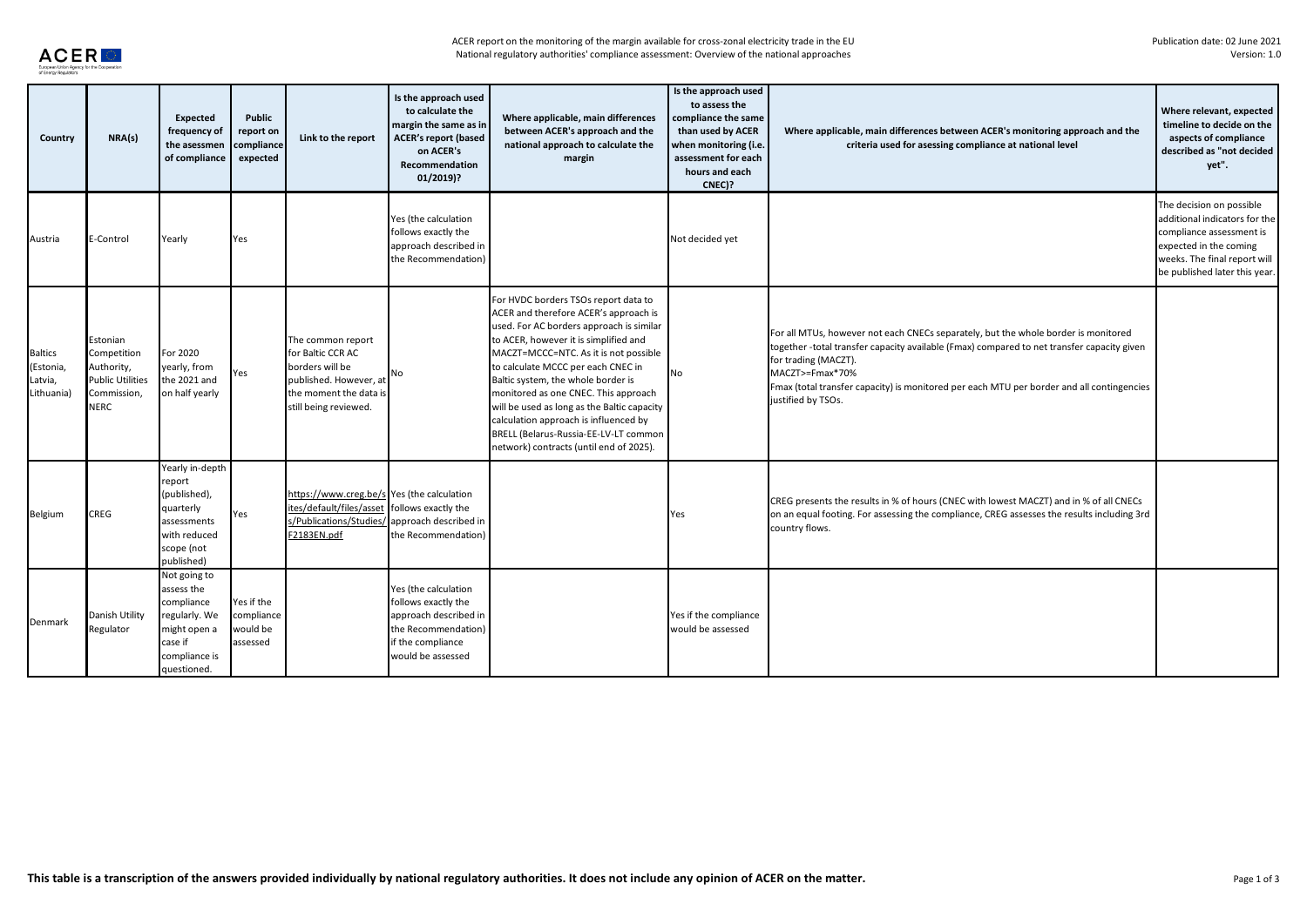

| Country | NRA(s)                                               | Expected<br>frequency of<br>the asessmen<br>of compliance | Public<br>report on<br>compliance<br>expected | Link to the report                                                                                                                                                                                                                                                                                                                                                                        | Is the approach used<br>to calculate the<br>margin the same as in<br><b>ACER's report (based</b><br>on ACER's<br><b>Recommendation</b><br>$01/2019$ ? | Where applicable, main differences<br>between ACER's approach and the<br>national approach to calculate the<br>margin | Is the approach used<br>to assess the<br>compliance the same<br>than used by ACER<br>when monitoring (i.e.<br>assessment for each<br>hours and each<br>CNEC)? | Where applicable, main differences between ACER's monitoring approach and the<br>criteria used for asessing compliance at national level                                                                                                                                                                                                                                                                                                                                                                                                                                                                                                                                                                                                                                                                                                                                                                                                                                                                                                                                                                                                                                                                                                                                                                                                                                                                                                              | Where relevant, expected<br>timeline to decide on the<br>aspects of compliance<br>described as "not decided<br>vet". |
|---------|------------------------------------------------------|-----------------------------------------------------------|-----------------------------------------------|-------------------------------------------------------------------------------------------------------------------------------------------------------------------------------------------------------------------------------------------------------------------------------------------------------------------------------------------------------------------------------------------|-------------------------------------------------------------------------------------------------------------------------------------------------------|-----------------------------------------------------------------------------------------------------------------------|---------------------------------------------------------------------------------------------------------------------------------------------------------------|-------------------------------------------------------------------------------------------------------------------------------------------------------------------------------------------------------------------------------------------------------------------------------------------------------------------------------------------------------------------------------------------------------------------------------------------------------------------------------------------------------------------------------------------------------------------------------------------------------------------------------------------------------------------------------------------------------------------------------------------------------------------------------------------------------------------------------------------------------------------------------------------------------------------------------------------------------------------------------------------------------------------------------------------------------------------------------------------------------------------------------------------------------------------------------------------------------------------------------------------------------------------------------------------------------------------------------------------------------------------------------------------------------------------------------------------------------|----------------------------------------------------------------------------------------------------------------------|
| France  | Commission de<br>régulation de<br>l'énergie (CRE)    | Yearly                                                    | Yes                                           | https://www.cre.fr/en<br>/News/cre-s-report-on-<br>the-implementation-of<br>the-minimum-<br>threshold-of-70-of-<br>interconnection-<br>capacity-for-cross-<br>border-trade-at-the-<br>french-borders                                                                                                                                                                                      | Yes (the calculation<br>follows exactly the<br>approach described in<br>the Recommendation)                                                           |                                                                                                                       | No                                                                                                                                                            | In carrying out its conformity assessment mission, in accordance with Art. 16 of Regulation<br>(EU) 2019/943, CRE believes that TSOs should be incentivized to maximize the capacity<br>offered to market participants at all timeframes. In this respect, CRE believes that the<br>assessments of the "70% rule" must be carried out in such a way that TSOs are not<br>encouraged to make expensive investments in the network in situations that have no<br>benefit for the European citizen. CRE would therefore like the data to be presented in such<br>a way as to distinguish between situations in which more national capacity made available<br>would bring a European gain, even small, and those in which no gain is to be expected.<br>Thus, the situations should be presented separately when there are:<br>1. Non-saturated interconnections: in situations where market coupling results in an<br>optimal allocation in which the allocated capacity is less than the total interconnection<br>capacity made available for cross-border trade, there is no incentive to further increase<br>cross-border capacity. This situation is basically equivalent to price equivalence in the<br>capacity calculation region.<br>2. No limiting national network elements: National network elements that do not limit the<br>capacity calculation have no direct influence on the transzonal capacity available to market<br>participants. |                                                                                                                      |
| Germany | Bundesnetzage<br>ntur (Federal<br>Network<br>Agency) | Yearly                                                    | Yes                                           | The TSOs submitted a<br>report to BNetzA for<br>approval on available<br>cross-border capacity<br>for the year 2020<br>pursuant to Article<br>15(4) of Regulation<br>(EU) 2019/943. In June of the main principles<br>2021, this report and<br>the respective decision Recommendation)<br>by BNetzA will be<br>published on BNetzA's<br>website:<br>www.bnetza.de/markt<br>kopplung-strom | No (the calculation<br>differs on at least one<br>of the                                                                                              | See approval by Bundesnetzagentur and<br>report by German TSOs (both will be<br>published in Summer 2021)             | No                                                                                                                                                            | See approval by Bundesnetzagentur and report by German TSOs (both will be published in<br>Summer 2021)                                                                                                                                                                                                                                                                                                                                                                                                                                                                                                                                                                                                                                                                                                                                                                                                                                                                                                                                                                                                                                                                                                                                                                                                                                                                                                                                                |                                                                                                                      |
| Italy   | Arera                                                | Yearly                                                    | Not<br>decided yet                            |                                                                                                                                                                                                                                                                                                                                                                                           | Yes (the calculation<br>follows exactly the<br>approach described in<br>the Recommendation                                                            |                                                                                                                       | Not decided yet                                                                                                                                               |                                                                                                                                                                                                                                                                                                                                                                                                                                                                                                                                                                                                                                                                                                                                                                                                                                                                                                                                                                                                                                                                                                                                                                                                                                                                                                                                                                                                                                                       | Potentially in June 2021                                                                                             |